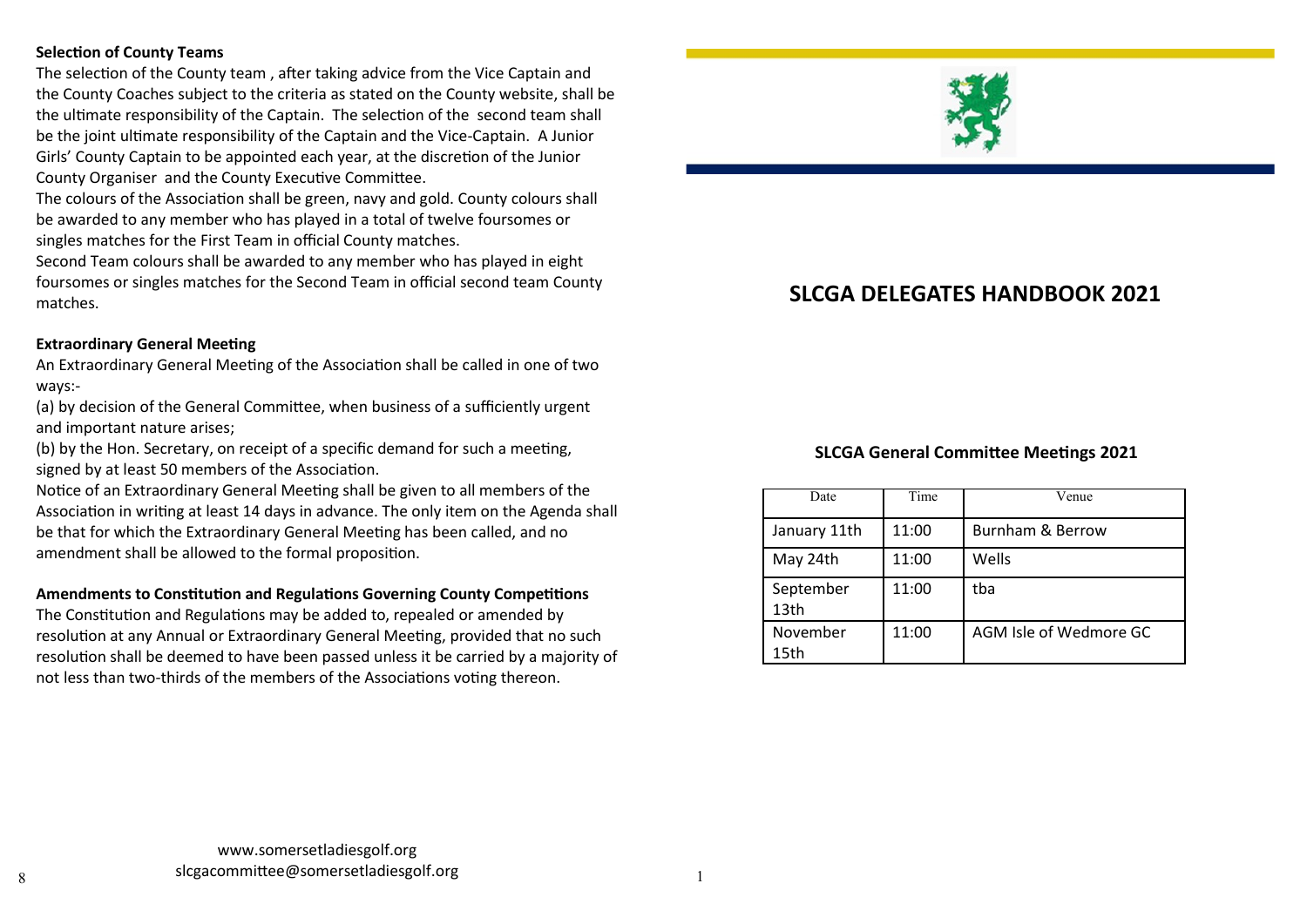## **GUIDELINES FOR COUNTY DELEGATES**

Details of Membership and Appointment/Duties of Club Delegates are outlined in the CONSTITUTION page 4 onwards of this booklet.

## **Generally**

Each Club should appoint one Delegate who should attend the General Meetings and the Annual General Meeting. If that Delegate is unavailable, a club should send a substitute who must be a Full Member of the Association.

Minutes of General Meetings and the previous AGM will be available on the website. Prior to each AGM Delegates will be sent an Agenda, Proposals (if any) and Competition Results. For General Meetings, the Delegate should assist the Hon. Secretary by arranging facilities with the host club.

# **Other Delegate Duties**

Present news and views from your Club to the General Committee; draw your club's attention to England Golf Newsletters; present any resolutions which your Club may wish to make; report back to your Club Committee and in general keep your members informed.

Ensure that your Club is aware of any vacancies on the County Executive Committee. Nominations for suitable candidates must be proposed and seconded in writing and reach the Hon. Secretary before the September General Meeting.

Liaise with the Hon. Secretary and Competition Secretary with the arrangements for any County Fixtures to be held at your Club. Volunteers will be needed for the provision of starters, checking of handicaps, cards, computer scores and handicap records etc. and in particular liaison over catering is important.

Encourage your members, especially new members, to compete in the competitions. There is a maximum WHS index of 36.4 for all competitions except the Rogers Cup where the maximum is 30.4, the County Championship where the limit is 28.4 and the 50+ Championship where the limit is 30.4. The handicap limits for the Grass Roots Trophy are 36.5 -54.4.

Whenever possible support your County Teams, particularly when an event is held on your own course. Inform SLCGA of promising players, Juniors or Ladies, who have reached a low handicap.

## Her duties are as follows: -

(a) to attend all General Committee Meetings of the Association, or to send a deputy in her place who need not necessarily be a member of her Club's Ladies' Committee.

b) to act as a liaison between the General Committee of the Association and the members of her Club, ensuring that the latter are fully acquainted with all County events as well as the policies of the General Committee, and obtaining their views on all questions affecting their interests which are brought before the General Committee for decision.

## **Annual General Meetings**

An Annual General Meeting shall be held in the autumn of each year at a venue to be decided by the General Committee. The date and venue of each meeting shall be announced at least three months in advance, and any notices or resolutions submitted for the consideration of the Annual General Meeting shall be received in writing by the Hon. Secretary at least six weeks in advance. Every such notice or resolution shall be proposed by a member of one affiliated Club and seconded by a member of another affiliated Club.

At least 21 days before the date of the Annual General Meeting an Agenda, containing all notices, nominations and resolutions duly received, shall be circulated to all members of the Association through their Club Delegates. The business to be conducted at each Annual General Meeting shall include the following:

(a) Election of the Officers of the Association for the ensuing year;

(b) Election of the England Golf SW Representative

(c) Adoption of the Statement of Accounts presented by the Hon. Treasurer;

(d) Receipt of Reports submitted by the following: the Captain, the Vice-Captain, the England Golf SW Representative, the County Junior Organiser, the Handicap Adviser, the Hon. Secretary, the Competition Secretary, the Standard Scratch Assessor, the County Welfare Officer, the Representative of the Seniors' Association and the Representative of the Somerset Ladies Past Captains' Society.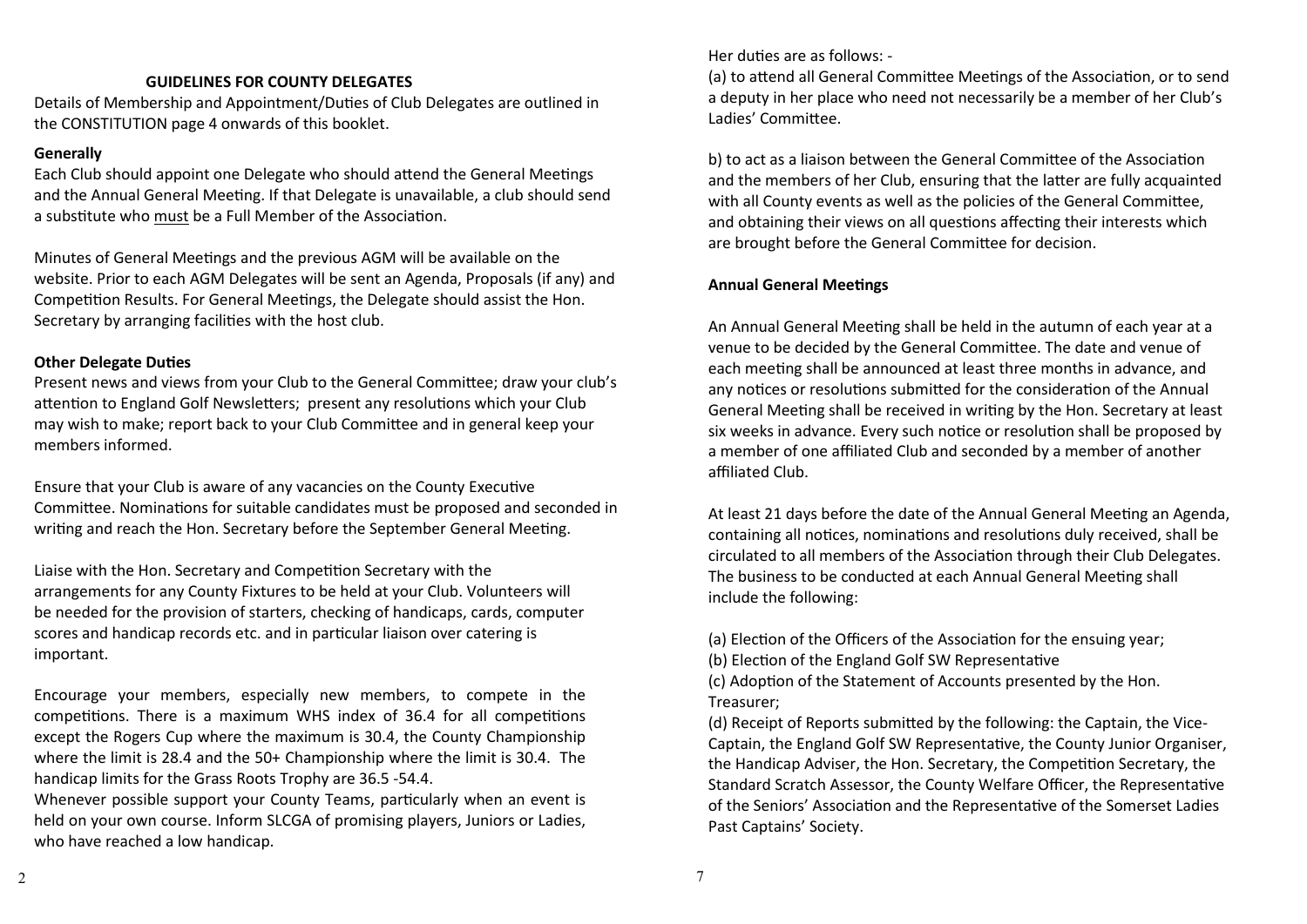## **Management**

The Management of the Association shall be vested in a General Committee, which shall consist of the Officers of the Association and one delegate from every affiliated Club. Those with voting powers shall be the Captain, the Vice-Captain, the England Golf SW Representative and Club Delegates. The Chairman of the meeting shall exercise a casting vote if necessary. Only those Committee members with voting powers shall propose or second resolutions for decision by the General Committee. The President shall take the chair at meetings of the General Committee which shall be held at least 3 times a year. In the absence of the President, the Captain shall assume the Chair.

Also entitled to attend meetings of the General Committee, but without voting power, shall be the Hon. Treasurer, the Hon. Secretary, the County Junior Organiser, the Handicap Adviser, the SS Assessor, the County Seniors' Captain, the Competitions Secretary and her Assistant, Past Presidents and Vice Presidents and the County Welfare Officer

The day-to-day running of the Association shall be vested in an Executive Committee consisting of the President, the Captain, the Vice-Captain, the Hon. Treasurer, the County Junior Organiser, the England Golf SW Representative the Hon. Secretary, the Competition Secretary and her Assistant.

The Committee shall be chaired by the President (in her absence the Captain) and shall meet at the discretion of the President (or Captain) and the Hon. Secretary, a quorum to consist of 3 members. The right to make alterations to County competition days, refuse entry and settle disputes shall be vested in the Executive Committee. All decisions of the Executive Committee shall be ratified by the General Committee at its next meeting.

Additional meetings of the General Committee may be called by the Hon. Secretary, either on the request of the President or on the receipt of a request to do so signed by at least 10 members of the General Committee. At least 14 days' notice of General Committee Meetings shall always be given and 12 members of the committee with voting power shall form a quorum.

#### **Appointment and Duties of Club Delegates**

Each affiliated Club shall elect from its members a delegate who shall represent them for a period of two years at least, on the Association's General Committee. She shall be either an elected or a co-opted member of her Club's Ladies' Committee

#### **Administration**

Delegates should notify the Hon Secretary of details of their club each year ie with website address, Club Secretary, Ladies' Captain, Handicap Secretary, County Junior Organiser and Delegate for the coming year. They should notify the Hon Treasurer of the number of playing lady members including Junior girls.

Fixture lists and entry forms will be available on the website. A Delegates' Contact Booklet will also be emailed but will not be available on the website.

**All forms are available to download and print** along with information on County Competitions from the SLCGA website: www.somersetladiesgolf.org

#### **Juniors**

Please tell every Junior about the competitions for which they may enter, especially their Championship, and ensure that their entry forms are returned by the appropriate date.

#### **Subscriptions etc**

All lady members of Clubs affiliated to the S.L.C.G.A., including Junior girls and Country members, pay a per capita levy of £7 which is collected by Club Secretaries annually (this makes them FULL members of the County)

| <b>SLCGA Affiliation Fee</b>     | £7    |
|----------------------------------|-------|
| <b>England Golf subscription</b> | £9.50 |
| County Card                      | £3    |

#### **Club Entry Fees for County Competitions**

| Entry to Rogers Cup K.O.        | £10 |
|---------------------------------|-----|
| <b>Entry to Centenary Plate</b> | £10 |

The Hon Treasurer sends accounts for the above competition entry fees to clubs in October for payment by the end of December to ensure entry to the Rogers Cup and the Centenary Plate which will be drawn in January.